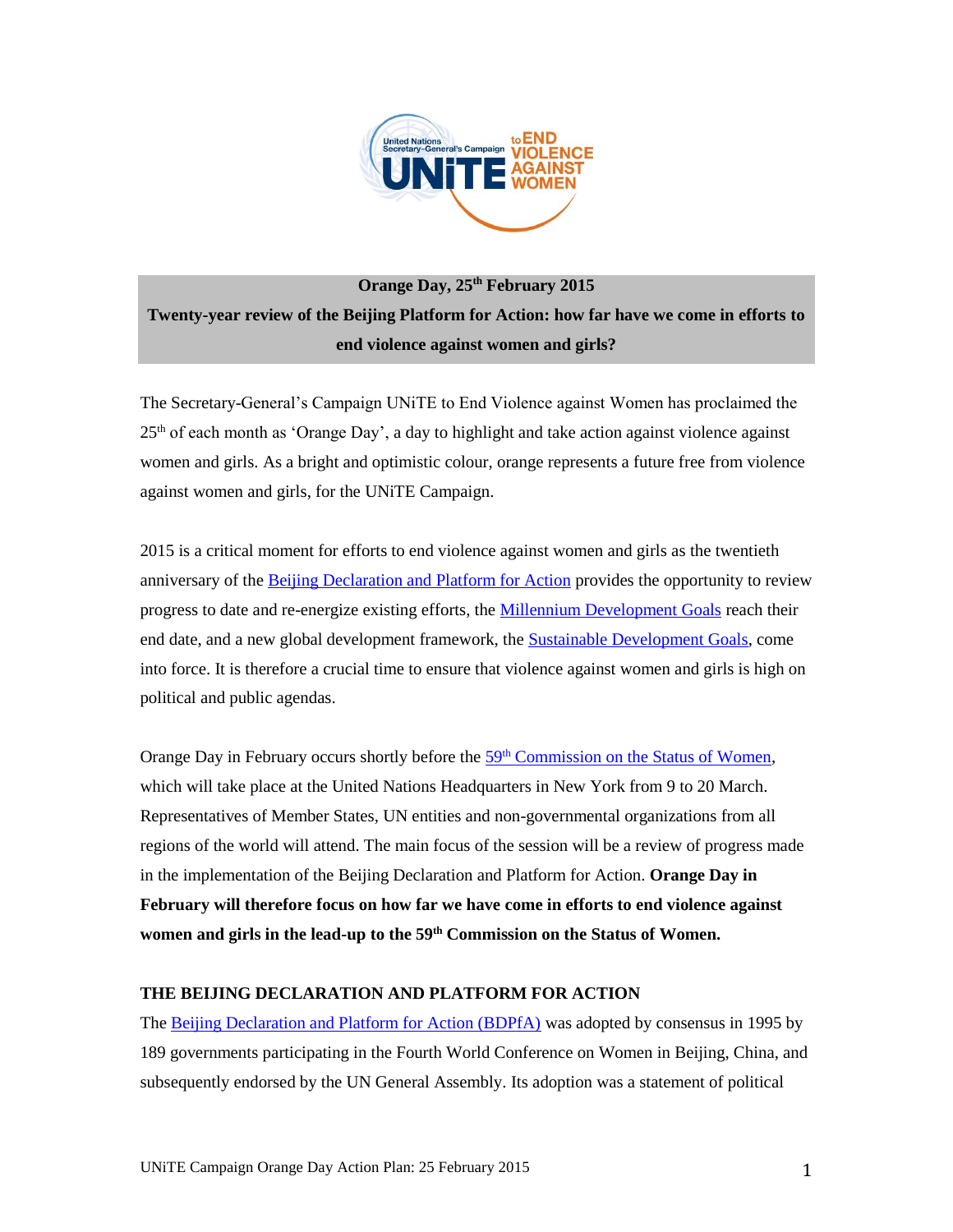commitment by participating governments to advance the goals of equality, development and peace for all women everywhere and to ensure the full implementation of the human rights of women and girls. The Platform for Action set strategic objectives and outlined recommended actions to be taken across twelve 'Critical Areas of Concern', one of which was violence against women.

## **PROGRESS TOWARDS THE IMPLEMENTATION OF THE BEIJING DECLARATION AND PLATFORM FOR ACTION**

Regular five-year reviews of progress on fulfilling the commitments made in Beijing have been held since the BDPfA was adopted and endorsed. Ahead of the twentieth anniversary, in 2014, States were called upon to undertake comprehensive national-level reviews of the progress made and challenges encountered. The [Report of the United Nations Secretary-General](http://www.unwomen.org/~/media/headquarters/attachments/sections/csw/59/ecn620153.pdf) (E/CN.6/2015/3) provides an overview and appraisal of progress to date.

The report highlights the implementation of the BDPfA with respect to violence against women across four key areas: strengthening legal and policy frameworks to address all forms of violence against women, accelerating efforts to prevent violence against women, increasing the provision and integration of multisectoral support services, and improving data and evidence on violence against women.

It concludes that despite progress, levels of violence against women remain unacceptably high worldwide due to the slow and uneven implementation of national and legal frameworks, the insufficient attention paid to the prevention of the occurrence of violence, and the fact that persistent discrimination, gender inequality, discriminatory norms and gender stereotypes remain major obstacles to eliminating violence against women.

## **THE 59TH COMMISSION ON THE STATUS OF WOMEN**

The 59<sup>th</sup> Commission on the Status of Women will undertake a review of progress made in the implementation of the BDPfA and will adopt a political declaration on the occasion of the  $20<sup>th</sup>$ anniversary of the BDPfA (a [draft of the declaration](http://www.unwomen.org/~/media/headquarters/attachments/sections/csw/59/declaration_draft_20_jan%202015.pdf) was presented in January 2015). It will also address opportunities for achieving gender equality and the empowerment of women in the post-2015 development agenda.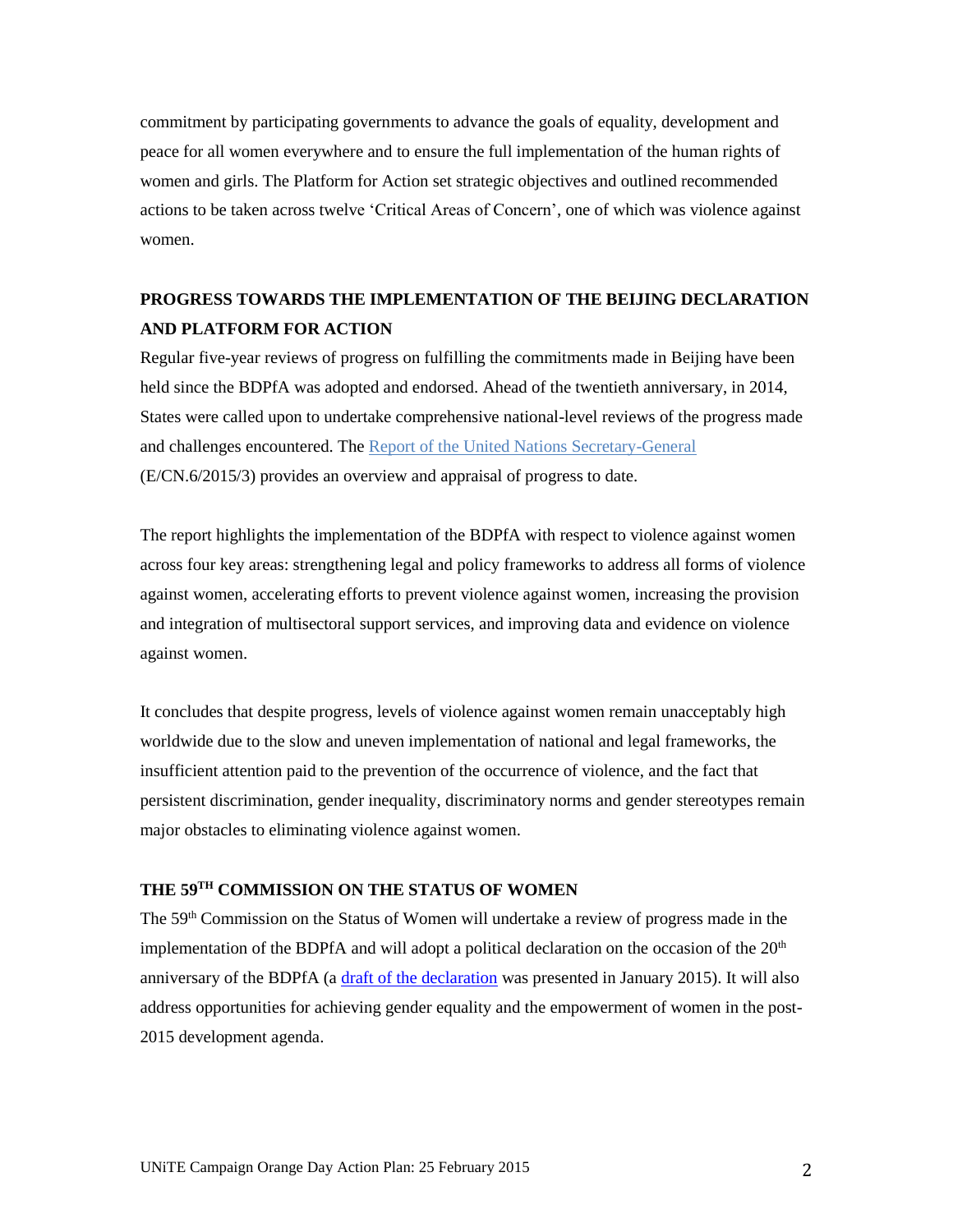#### **ORANGE DAY ACTIVITIES**

On February 25th ahead of the Commission on the Status of Women at which the BDPfA will be reviewed twenty years since its adoption, find out more about developments in your country or region, and take action to get involved to show your support for plans to address gaps in the implementation of the BDPfA with special attention to violence against women and girls.

## **WHAT CAN YOU DO?**

- Learn more! Read your country's [report](http://www.unwomen.org/en/csw/csw59-2015/preparations#National) on national level implementation of the BDPfA to find out more about progress and remaining challenges in efforts to end gender inequality and violence against women and girls.
- Wear orange and share your photos at @SayNO\_UNiTE on Twitter and on Facebook at http://facebook.com/sayno.unite. Remind the world that violence against women and girls still affects millions of women and girls and is a major issue of concern!

## **SAMPLE SOCIAL MEDIA MESSAGES**

## **Twitter**

On 25Feb #OrangeDay #Iwearorangebecause I want my government to turn commitments into action to end #VAW. http://ow.ly/J1Jh7 #CSW59

Today is #UNiTE's #OrangeDay! We are talking about #Beijing+20 & #VAW. How does your country fare?<http://ow.ly/JcdNr> #CSW59

As #CSW59 approaches & @UN reviews progress towards #Beijing20, efforts to end #VAW must be stepped up.<http://ow.ly/J1Jh7> #OrangeDay

#Iwearorangebecause #VAW is a global pandemic which must be prioritized. http://ow.ly/J1Jh7 [attach image] #UNiTE #OrangeDay #Beijing20

On #OrangeDay 25Feb #Iwearorangebecause 1 in 3 women&girls worldwide suffer #VAW. http://ow.ly/J1Jh7 #CSW59 #Beijing20 [attach image]

#CSW59 will review progress of #Beijing20. High time for commitments to end #VAW to become reality.<http://ow.ly/J1Jh7> #UNiTE

## **Facebook**